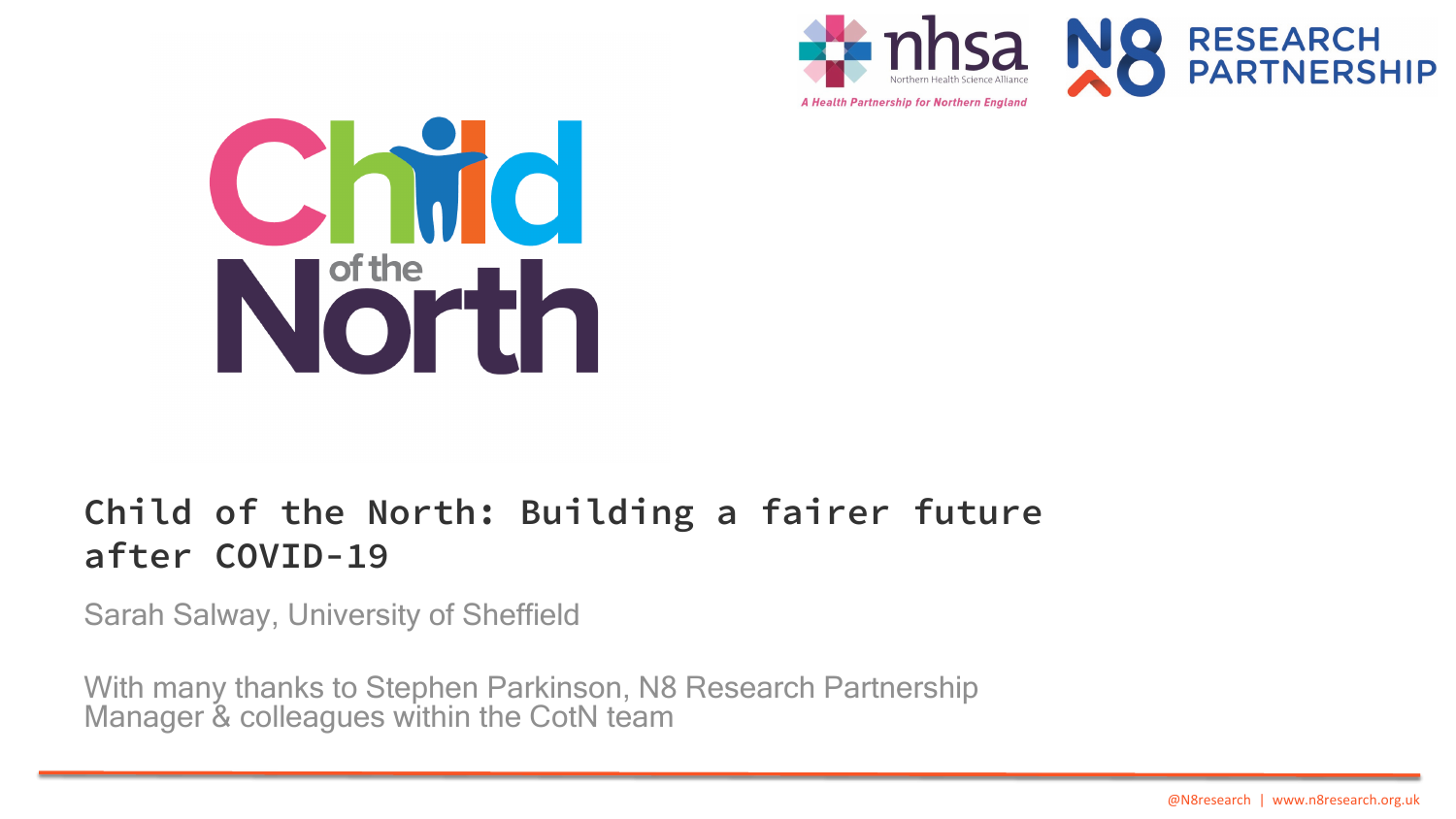







A collaboration of the eight most research intensive Universities in the North of England. Our goal is to promote deeper collaboration between universities, business & society.



A health and life sciences partnership between the leading NHS trusts, universities and Academic Health Science Networks in Northern England. Working together to mobilise the North's assets for the benefit of people and the economy.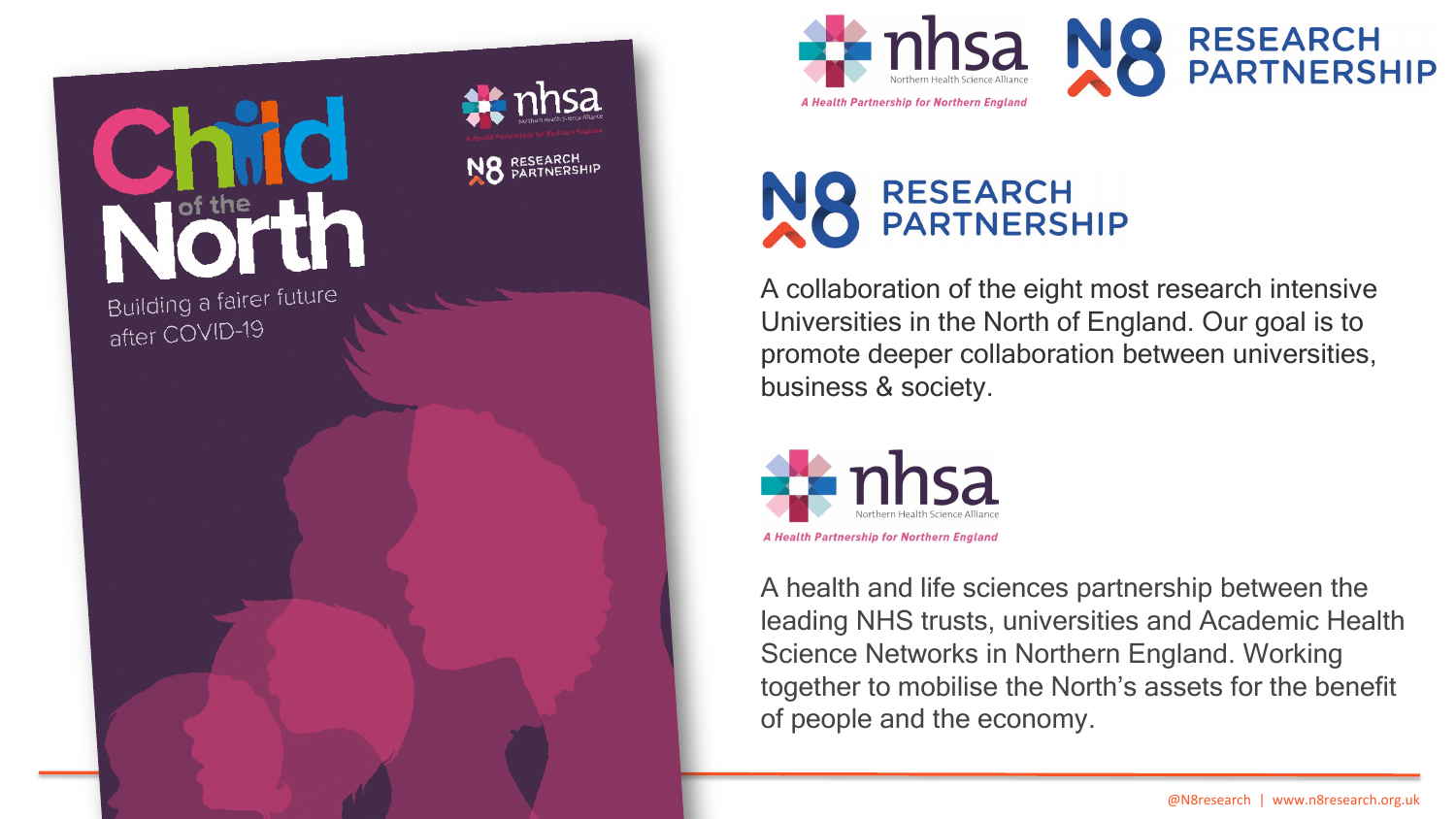### **Scope**



- \* Child poverty, inequality and deprivation
- \* Child mental wellbeing
- Physical activity, obesity and food insecurity
- \* Schools and education
- \* Children in care
- **\*** Ethnic minority children and young people
- **\*** The economic impacts of child health
- \* Children's rights-based approaches to the development of regional policy and governance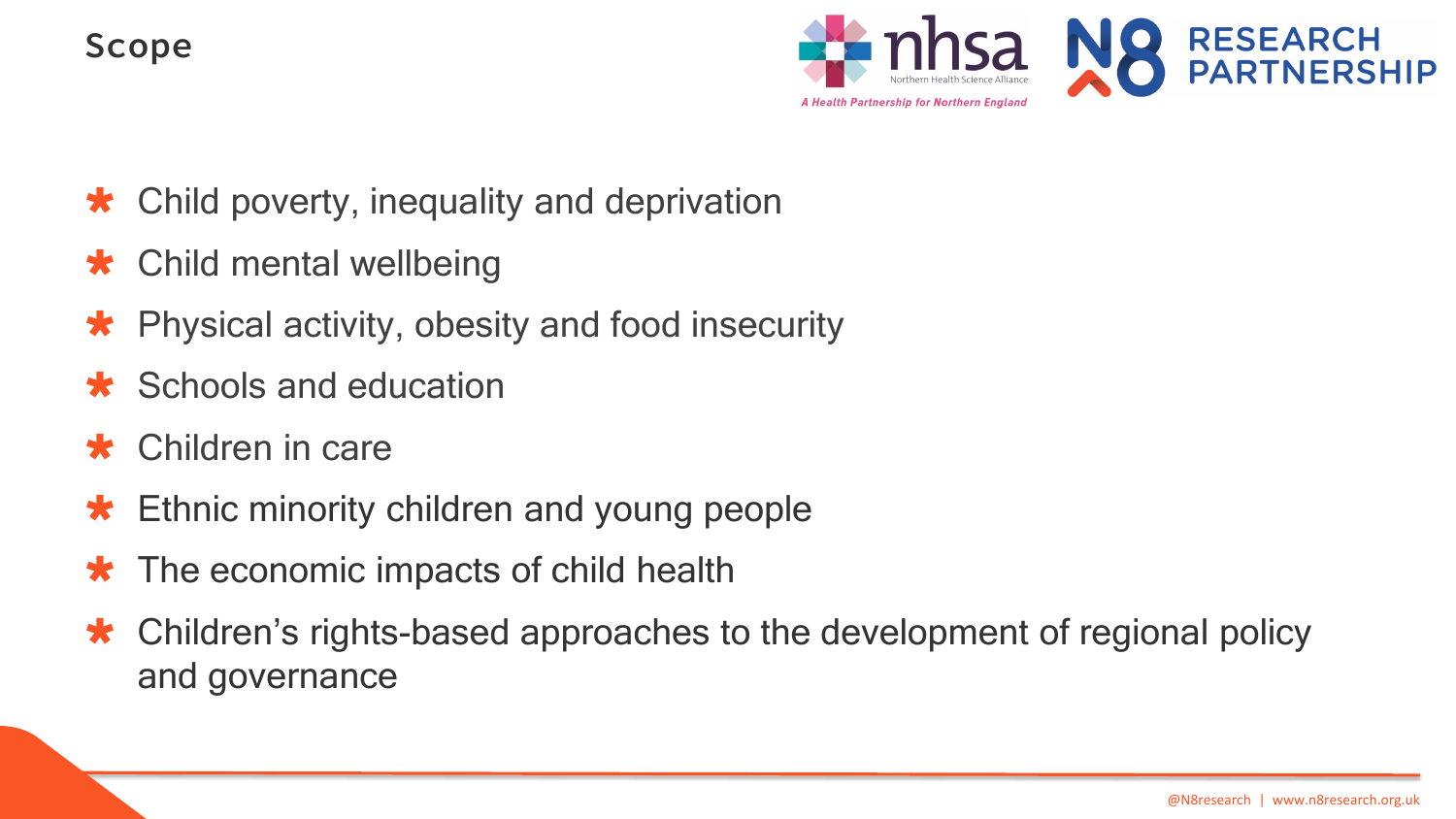

"The pandemic has exacerbated problems for families in the North, increasing poverty and family stress at a time of restricted access to protective environments such as school and supportive services. Across the UK, both parental mental ill health and child poverty are rising, and we are seeing these rise disproportionately in the North; we know from the evidence outlined how damaging these risk factors will be for child health."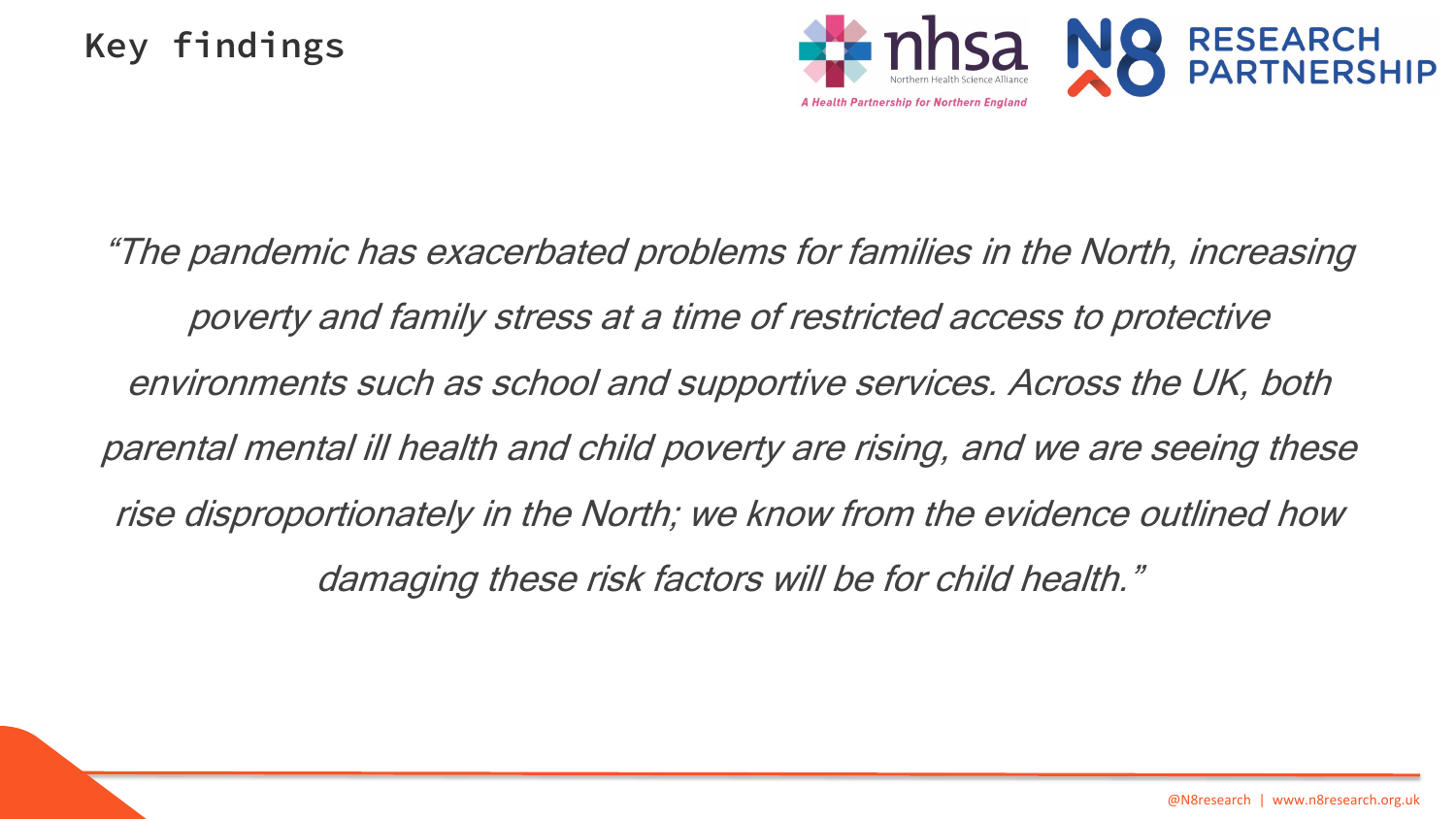# **Key findings**



Children in the North:

- Have a 27% chance of living in poverty (BHC, 33% AHC) compared to 20% (BHC, 30% AHC) in the UK as a whole
- More likely to die under the age of one compared to children in England as a whole (4.23 vs. 3.95 deaths per 1,000 births)
- Are significantly more likely to be in care than those in the rest of England 21 of the 26 local authorities with more than 100 children per 10,000 in care are in the North
- Only 7% of eligible children attended nursery and childcare services during the first lockdown
- Missed more schooling in lockdown than their peers in the rest of England 14% received 4 or more pieces of offline schoolwork per day, compared with 20% nationwide
- Were lonelier during the pandemic compared to children elsewhere in England 23% reported as 'often' lonely by their parents, compared to 15% elsewhere
- Will experience significant losses in lifetime earnings due to loss of learning and mental health conditions developed during the pandemic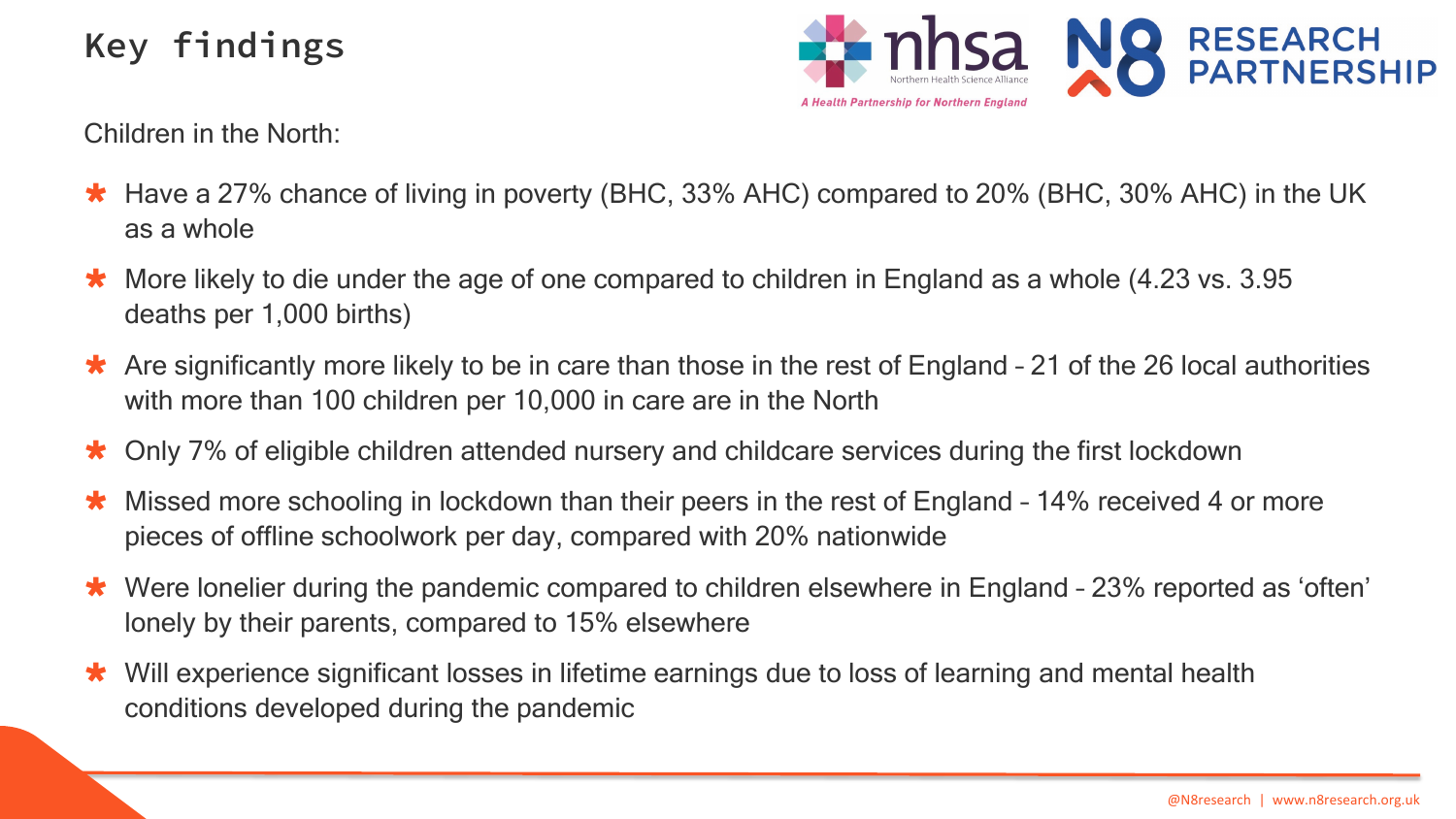# **Findings: Child Poverty**



Figure 2.3. Percentage of children in relative low-income households (<60% median household income), before housing costs, by local authority, 2019/20.



- **★** 58% chance of living in a local authority with above average levels of low-income families, compared to 19% across England as a whole.
- \* Before housing costs, North East has the highest child poverty rate. Yorkshire & Humber has the third highest.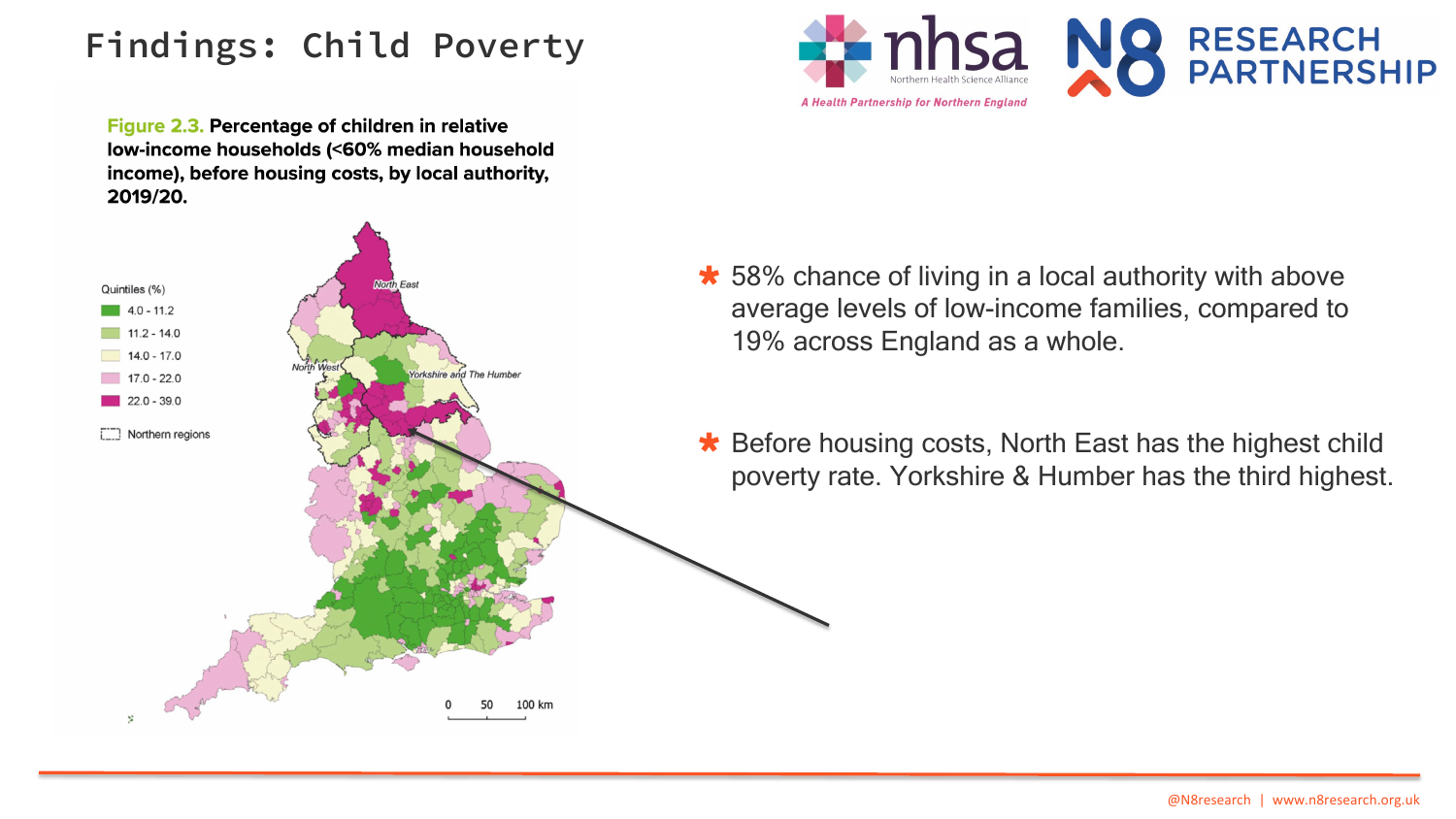### **Findings: Food Insecurity**



Figure 5.4. Percentage of households with children experiencing food insecurity compared to households without children, between March **2020 and January 2021.** 

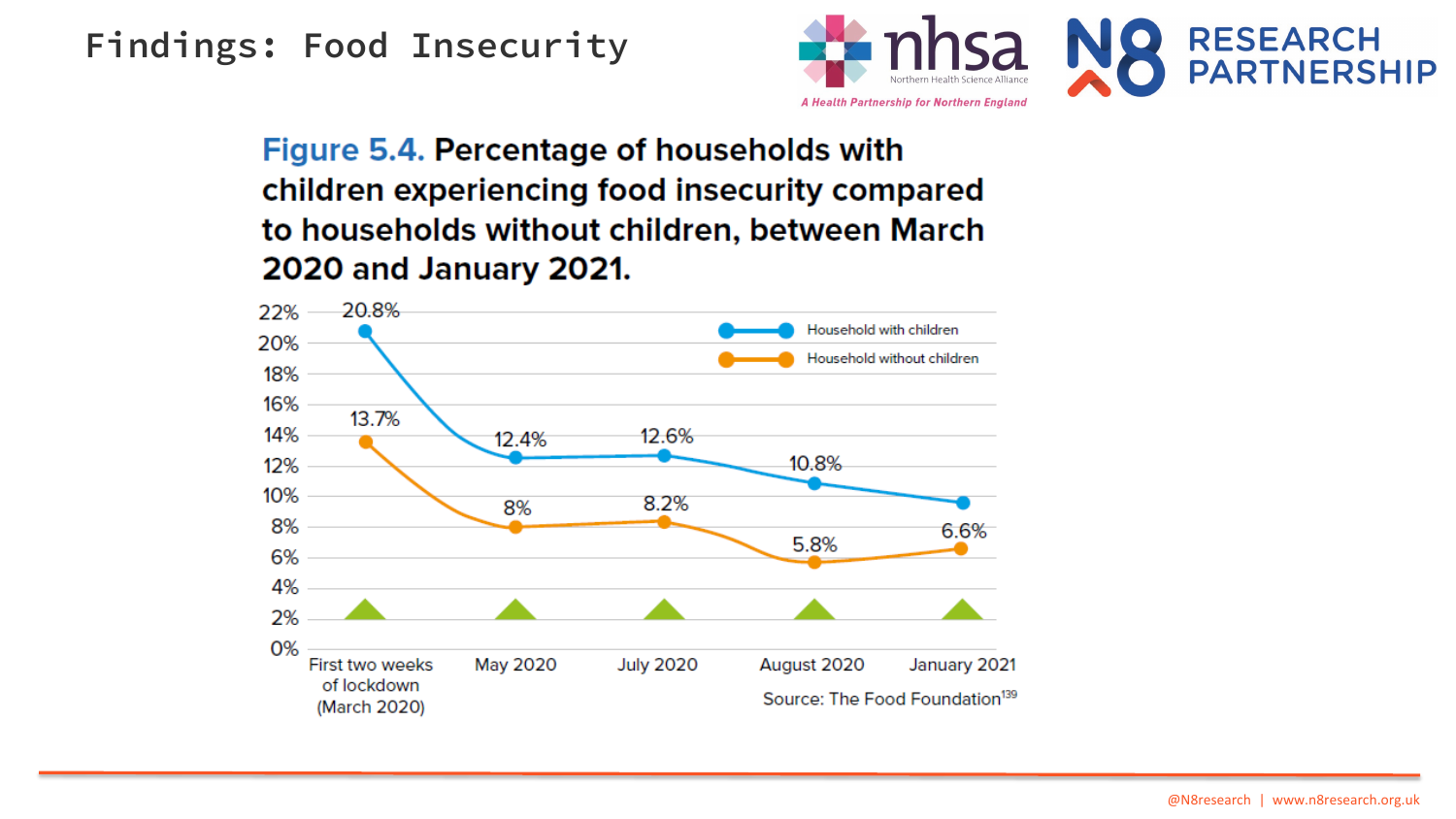### **Findings: Economic prospects**



#### **Figure 9.8. Conservative estimates of the loss of** lifetime earnings due to loss of education during the COVID-19 lockdowns.



**★ Equivalent to £24.6bn in lost wages** over lifetime earnings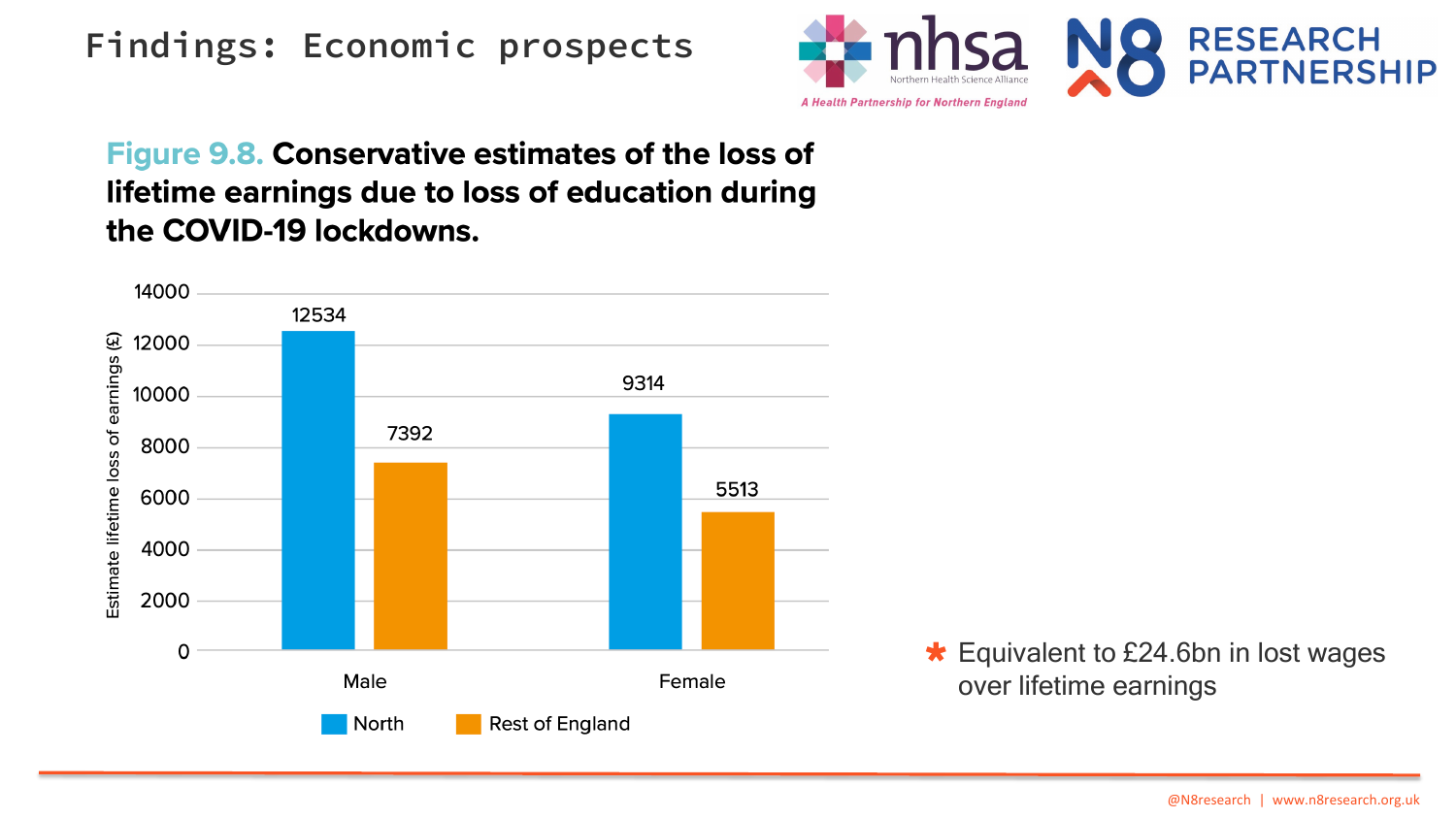## **Findings: Economic prospects**



#### Figure 9.9. Conservative estimates of the loss of lifetime earnings due to worsening childhood mental health during the lockdowns



**★ Equivalent to £13.2bn in lost wages** over lifetime earnings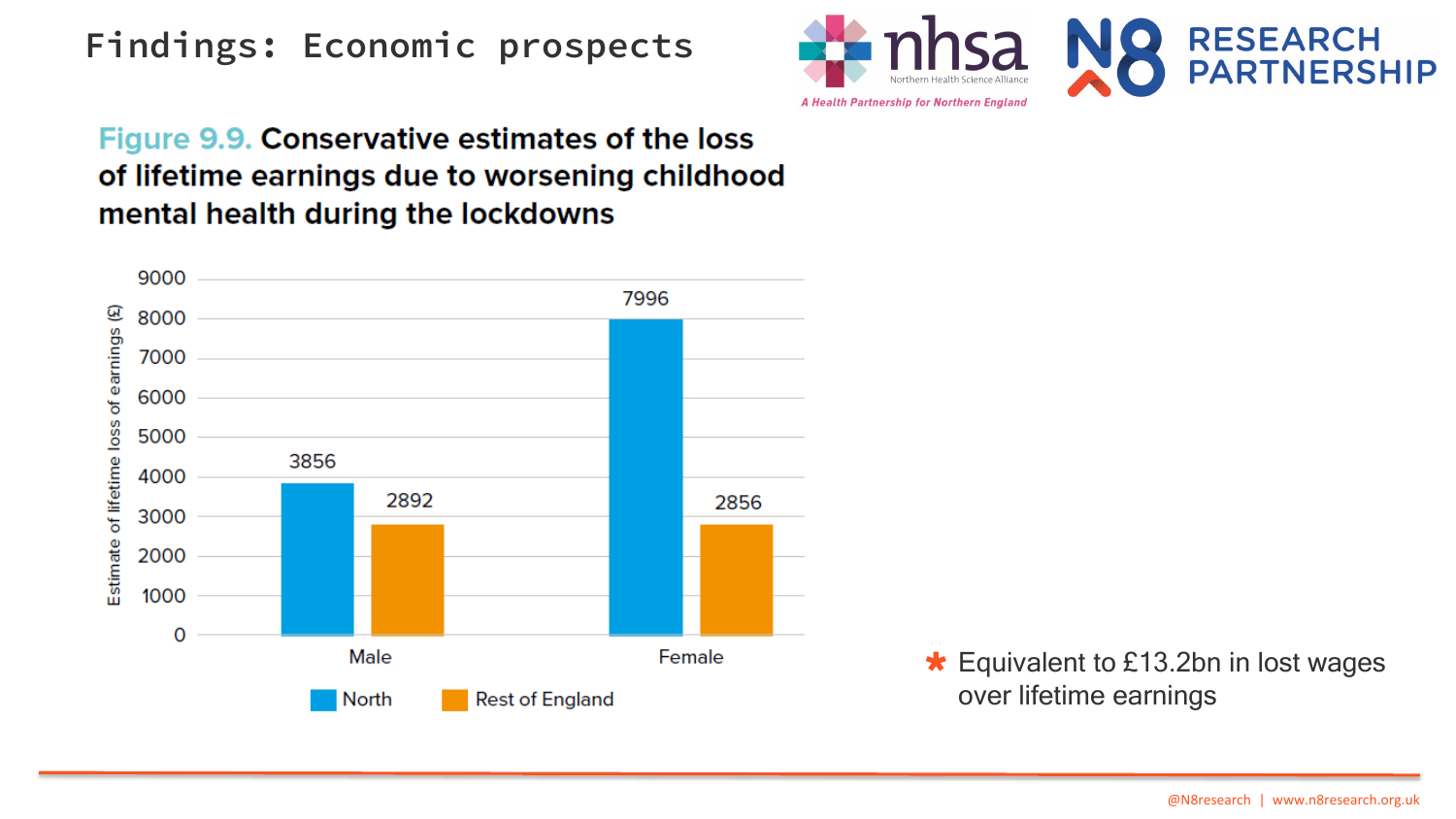

To 'level up', we must prioritise the physical and mental health of families with children. Focus on reducing inequalities in the main upstream influences on health.

- First, reduce poverty. Reverse changes to the welfare system that have led to rising child poverty. Guard against a new round of austerity measures falling disproportionately on families with children who are worst off, and further cuts to services and welfare support.
- Second, to mitigate the consequences of poverty, commit to universal services and proportionate universalism, and shift investment towards the early years. Re-invest in support services and preventive services, such as Children's Centres and Youth Services. Improve access to mental health services.
- Third, develop an integrated health inequalities strategy, with children at its heart. 'Health in all policies". Evaluation of the impact of major policy changes on child health.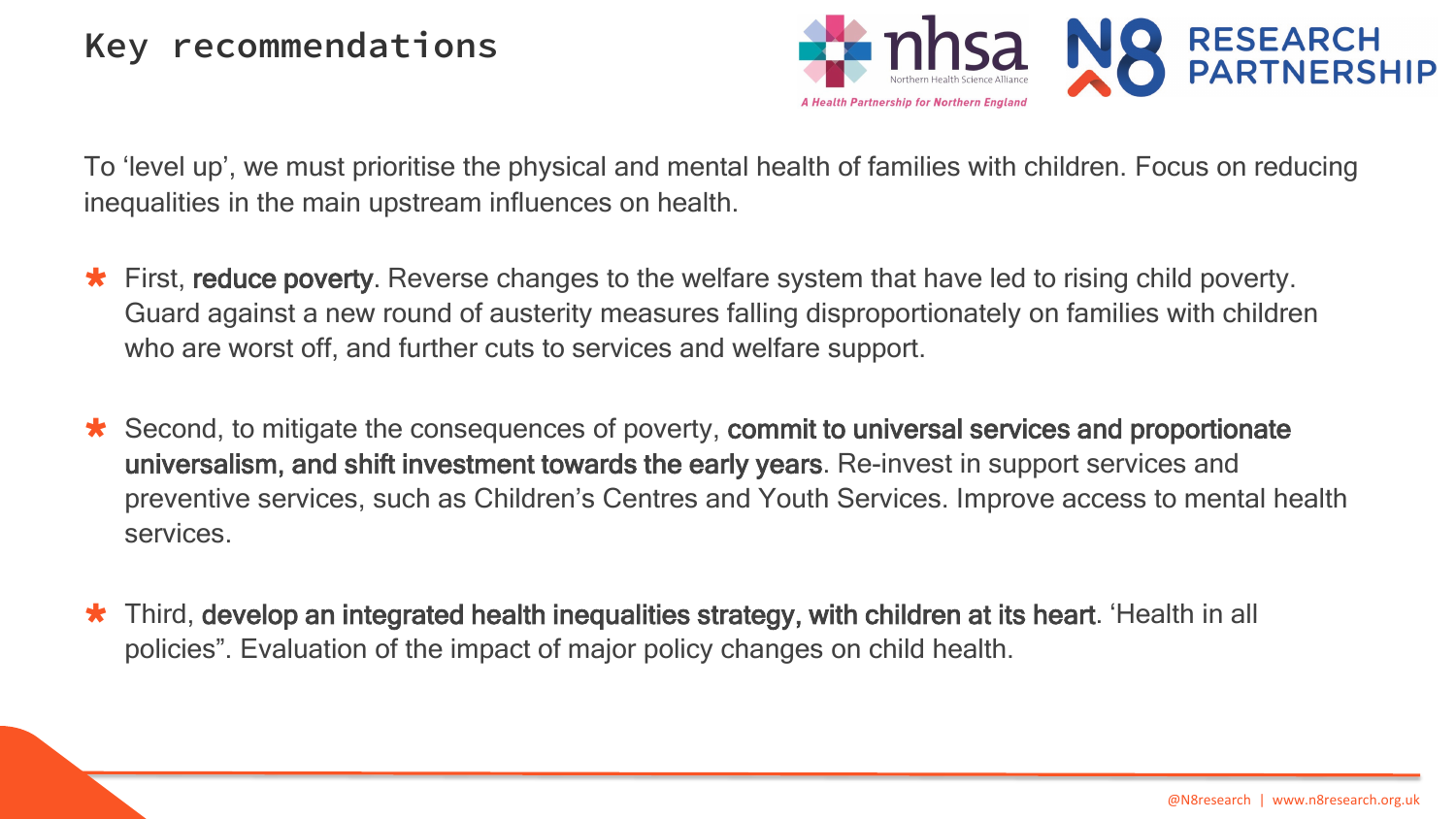### **Detailed recommendations**



- Increase Government investment in welfare, health and social care systems that support children's health, particularly in deprived areas and areas most affected by the COVID-19 pandemic.
- Rapid, focussed investment in early years services, such as the Health Improvement Fund. This should include health visiting, family hubs and children's centres - as supported in the Leadsom review.
- Immediate measures to tackle child poverty. Increase child benefit by £10 per child per week. Increase the child element in Universal Credit and increase child tax credits.
- Universal free school meals, make the Holiday Activities and Food Programme scheme permanent, and extend to support all low-income families.
- \* Increase the spending available to schools serving the most disadvantaged pupils in England. Reverse the current approach to resource allocation through the new national funding formula.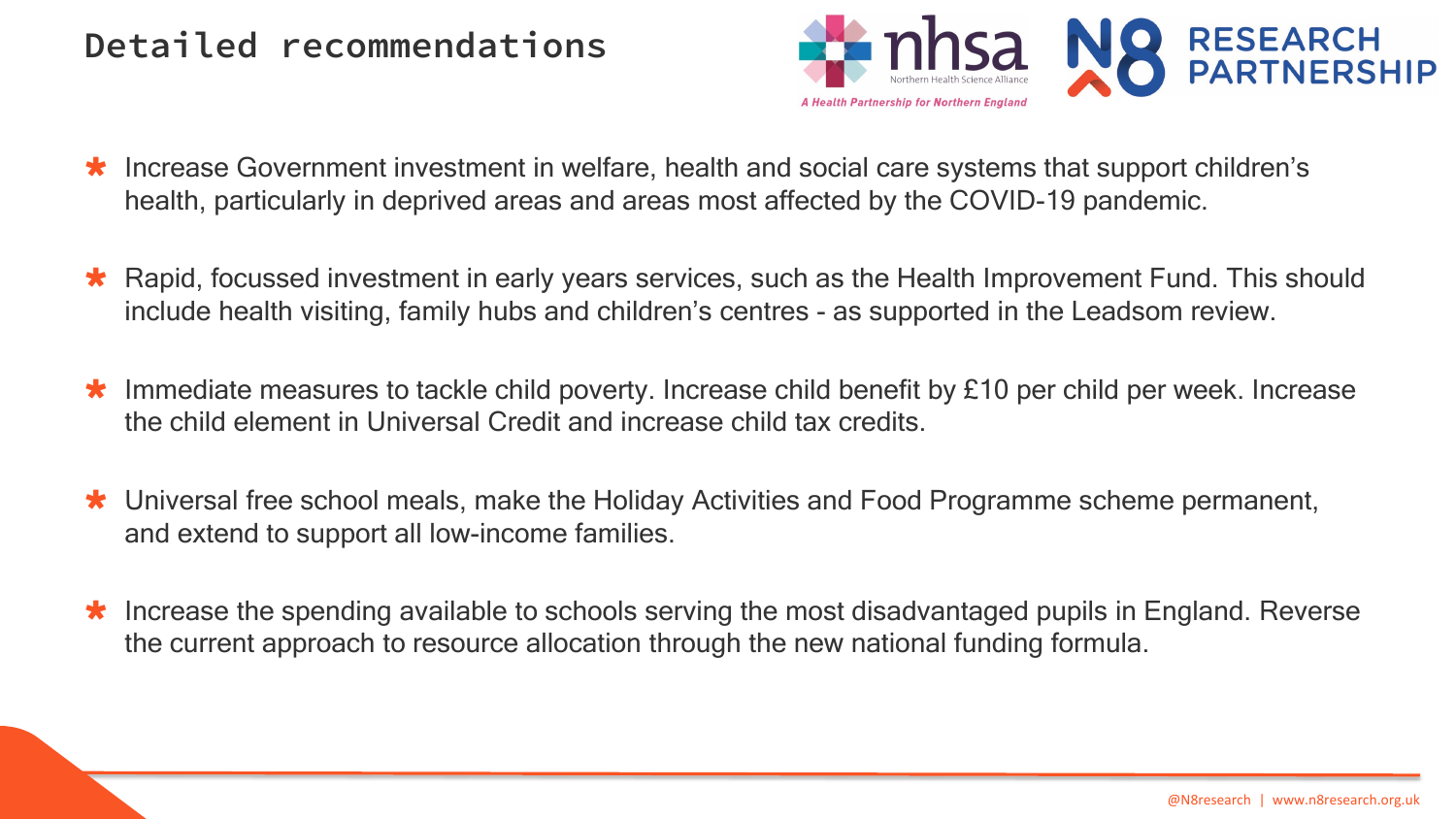### **Detailed recommendations**



- Develop a place-based monitoring system for understanding the longer-term mental health impacts of COVID-19 pandemic on children and parents. Targeted support should then flow to families where needed.
- Address the uneven geographic distribution of children's residential care, including secure provision, in order to reduce the disproportionate burden on services in the North.
- Promote and expand the Race Disparity Audit, sharpening the focus on children. Ethnicity should be included in all national public health data collection systems, including child and maternal health datasets. Racism must be explicitly recognised and addressed in local, regional and national COVID recovery strategies.
- Ground local COVID-19 recovery strategies in internationally recognised human rights-based values and principles. Ensure the routine and meaningful participation of children and young people in local recovery planning and anticipate and evaluate impacts of strategies on children and young people.